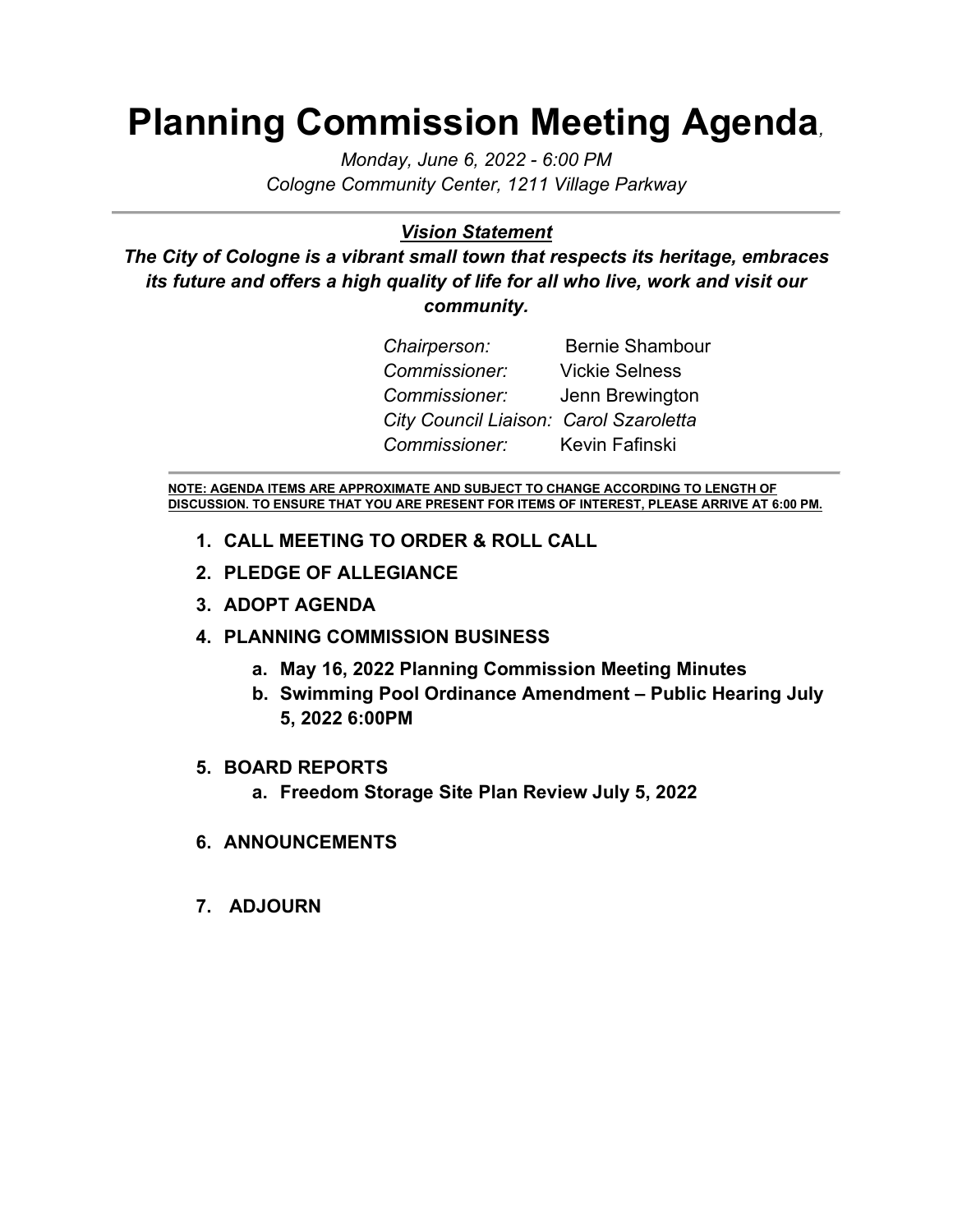# **Planning Commission Meeting Minutes**

*Monday, May 16, 2022 - 6:00 PM Cologne Community Center, 1211 Village Parkway*

### *Vision Statement*

*The City of Cologne is a vibrant small town that respects its heritage, embraces its future and offers a high quality of life for all who live, work and visit our community.*

| Chairperson:                           | <b>Bernie Shambour</b> |
|----------------------------------------|------------------------|
| Commissioner:                          | <b>Vickie Selness</b>  |
| <i>Commissioner:</i>                   | Jenn Brewington        |
| City Council Liaison: Carol Szaroletta |                        |
| Commissioner: Kevin Fafinski           |                        |

**NOTE: AGENDA ITEMS ARE APPROXIMATE AND SUBJECT TO CHANGE ACCORDING TO LENGTH OF DISCUSSION. TO ENSURE THAT YOU ARE PRESENT FOR ITEMS OF INTEREST, PLEASE ARRIVE AT 6:00 PM. 1. CALL MEETING TO ORDER & ROLL CALL**

Chairperson Shambour called the meeting to order at 6:00PM with Commissioners Brewington, Selness and Szaroletta present. Also present were City Administrator - Jesse Dickson and City Clerk – Michelle Morrison. Commissioner Fafinski was absent.

#### **2. PLEDGE OF ALLEGIANCE**

#### **3. ADOPT AGENDA**

Motion by Commissioner Brewington to adopt the agenda as presented. Second by Commissioner Szaroletta. Motion carried 4-0.

# **4. OLD BUSINESS**

#### **5. NEW BUSINESS**

#### **a. April 4, 2022 Planning Commission Minutes**

Motion by Commissioner Brewington to approve the April 4, 2022 minutes, second by Commissioner Szaroletta. Motion carried 4-0.

# **b. PUBLIC HEARING: Variance 315 Paul Ave N**

# **i. Collaborative Planning Staff Memo**

# **ii. Resolution 22-1 Approving Variance**

Motion by Commissioner Szaroletta to open the public hearing for a variance at 315 Paul Ave N, second by Commissioner Brewington. Motion carried 4-0. City planner, Cindy Nash reviewed her memo of May 12, 2022, with a recommendation to approve the variance subject to the conditions listed in the draft resolution. Chairperson